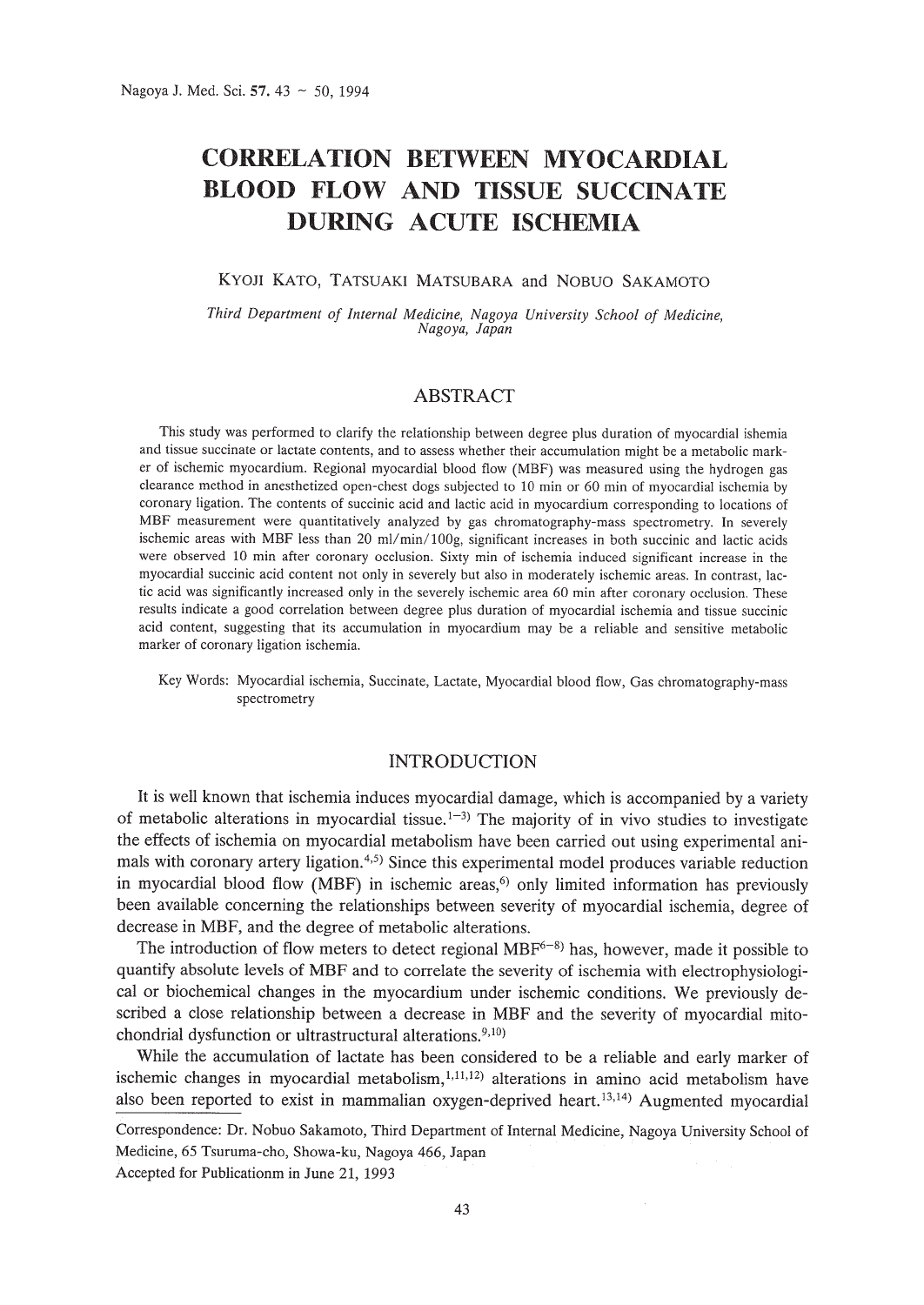alanine release and glutamate uptake, and the stimulation of succinate production have been demonstrated in patients with ischemic heart disease,<sup>15)</sup> and in ischemic rabbit hearts,<sup>13)</sup> respectively. Therefore, the present study was designed to investigate the relationship between MBF and tissue succinate or lactate contents in coronary ligated dogs and to assess whether the accumulation of succinate or lactate could be used as a metabolic marker to assess the severity and duration of ischemia.

# MATERIALS AND METHODS

# *Animalpreparation*

This study was conducted on 30 adult mongrel dogs of either sex ranging in weight between 8 to 14 kg. The animals were anesthetized with sodium pentobarbital (50 mg/kg) given intraperitoneally. In each case, the trachea was intubated and artificial ventilation was instituted with a Harvard ventilator using room air. Maintenance of normal pH and blood gas values was obtained by adjusting tidal volume with regular checking of blood samples taken from the cannulated right femoral artery. Thoracotomy was performed through the fourth left intercostal space, and the heart was exposed following pericardiotomy.

#### *Experimental protocol*

The left anterior descending coronary artery (LAD) of each dog was ligated at a point just distal to the first diagonal branch (Fig. 1). Dogs were divided into two groups, subjected to 10 min or 60 min of myocardial ischemia by LAD ligation using a silk suture. After 10 or 60 min of LAD occlusion, specimens of cardiac muscles corresponding to MBF measurement sites were collected for determination of tissue succinate and lactate.

## *MBF measurements*

MBF was measured by polarographic recording of hydrogen desaturation with platinum electrodes as described by Aukland et al.<sup>7)</sup> Six wire-type platinum electrodes 0.08 mm in diameter were introduced into the heart muscle and fixed in position at a depth of  $4-5$  mm from the epicardial surface (midmyocardium): two electrodes in the ischemic area; two in the potentially border area; and the other two in the nonischemic area, as schematically indicated in Fig. 1. The electrodes were connected to a tissue rheometer (UH Meter PHG 201, Unique Medical Co., Ltd., Tokyo) and the hydrogen gas method was followed. Inhaled gas was changed from room air to a gas mixture containing about 8% hydrogen. After 3 min, the gas was switched back to room air, and the hydrogen in the myocardium was washed out. The MBF was calculated by the formula based on Kety's approach to blood-tissue exchange of inert gases. 16)

#### *Sample preparation*

Myocardial specimens were collected in about one sec, using a biopsy drill with a diameter of 5 mm,17) and rapidly frozen in liquid nitrogen. After removing one third of the epicardial and endocardial portions of the myocardium, the samples were thoroughly homogenized in 0.5 ml of physiological saline solution in the presence of stable analogues of succinate and lactate  $(20 \mu g)$ of succinic acid-d<sub>6</sub>, 10 µg of sodium D, L-lactate-1,2,3- $^{13}C_3$ , respectively), using a Potter homogenizer. Homogenized samples were deproteinized by addition of 3 ml of ethanol, and then the collected supernatant was evaporated at  $40^{\circ}$ C for 5 min to eliminate the ethanol by a rotary evaporator. After addition of 3 ml of distilled water, the sample solution was adjusted to pH 1.0 by 3N HC!. Organic acid fractions were obtained by repeated extraction (twice) with 3 ml of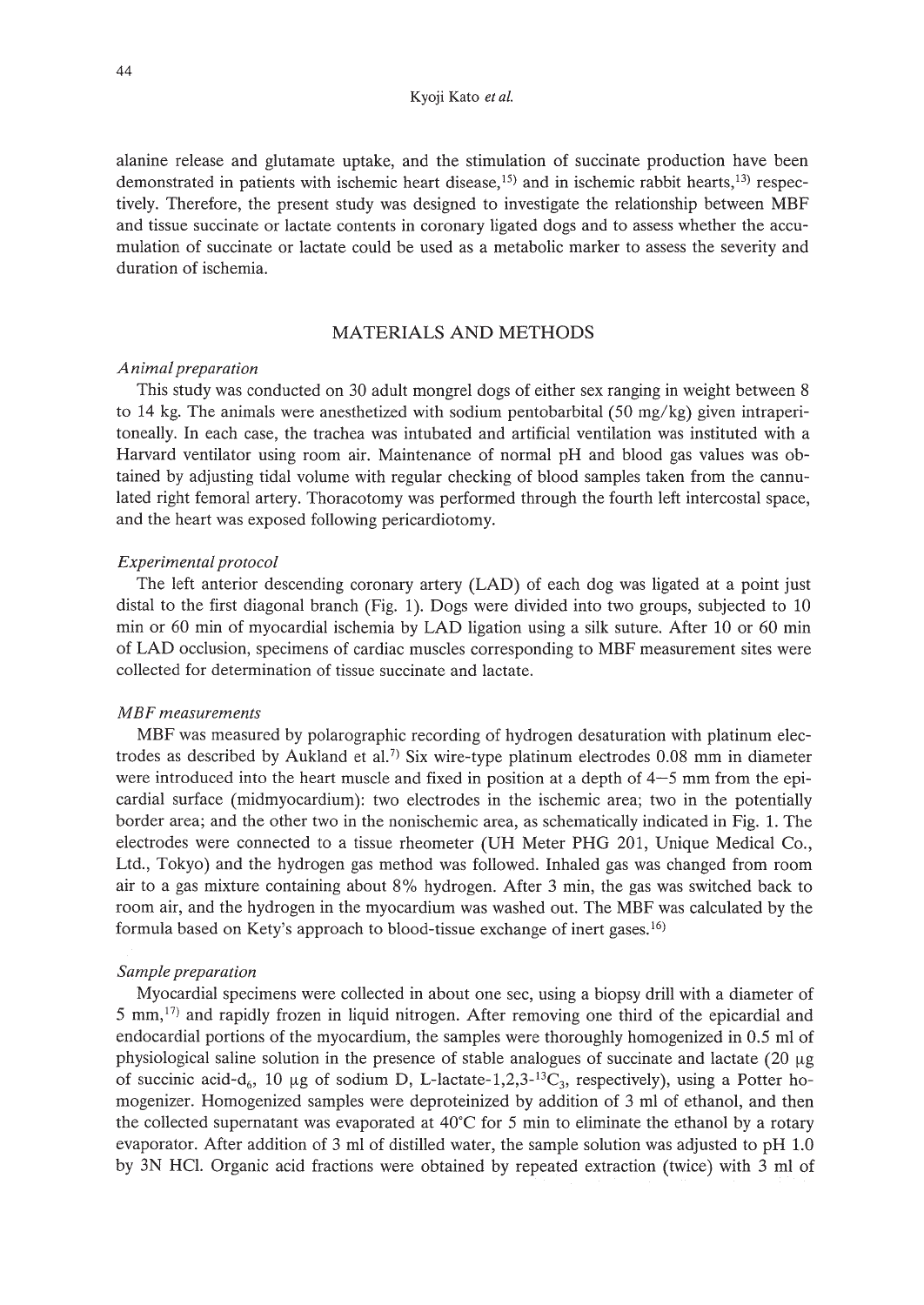

Fig. 1. Schematic diagram of the main coronary arteries in the canine heart. The ligated site is indicated, immediately distal to the first diagonal branch. The dotted area represents the region of ischemia. Platinum electrodes were inserted into the midmyocardium at the sites labeled I to VI (I and II, ischemic areas; III and IV, border areas; V and VI, nonischemic areas), and regional myocardial blood flow measured.

ethyl acetate. Organic solvent extracts (6 ml) were dried with anhydrous sodium sulphate (2g) and then evaporated to dryness at room temperature for 30 min under a stream of nitrogen.

The dried extracts were trimethylsilylated by adding 0.2 ml of N, O-bis (trimethylsilyl) trifluoroacetamide (Tokyo Kasei Co., Tokyo) to the residue; the mixtures were then heated to 60°C for 1 h in glass tubes. Aliquots of solution were subjected to gas chromatography-mass spectrometry analysis.<sup>18,19</sup>



Fig. 2. Gas chromatogram of organic acids from canine myocardium after 60 min of ischemia. A mixture of homogenized myocardium and stable analogues of succinic acid and lactic acid was analyzed. The peaks were identified as follows: A, lactic acid and its analogue (sodium D,L-lactate-1,2,3- $^{13}C_3$ ); B, succinic acid and its analogue (succinic acid- $d_6$ ).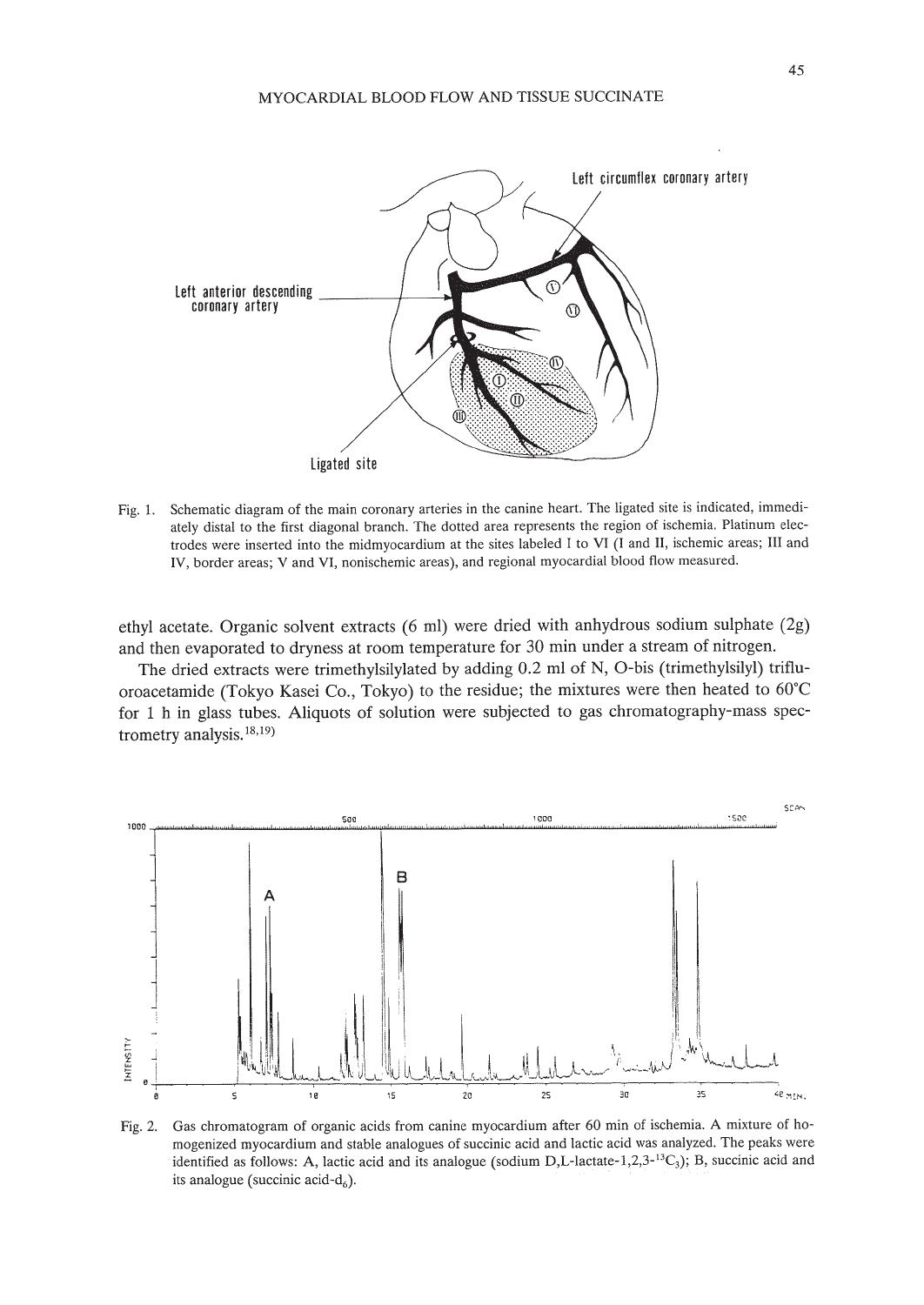#### Kyoji Kato et al.

# Gas chromatography-mass spectrometry

A Hewlett-Packard 5710A gas chromatograph (MA, USA) was used in combination with a JMS D-300 double-focusing mass spectrometer (JEOL, Tokyo). The data were stored and processed with a JMA 2000 data system (JEOL, Tokyo). The gas chromatograph was equipped with an OV-101 open-tubular glass capillary column (30 m $\times$ 0.25 mm I.D.) and a splitless injector. Injection temperature was 250°C and the column temperature was programmed to change from 70°C to 260°C at 3°C/min. Electron-impact ionization (EI) mass spectra were recorded under the following conditions: ionizing energy, 70 eV; ionizing current, 300  $\mu$ A; ion source temperature, 200°C; and accelerating voltage,  $3 \, \text{kV}$ , <sup>19,20</sup>)

Fig. 2 demonstrates a gas chromatogram of typical organic acid profiles in canine myocardium from the ischemic area after 60 min of LAD ligation. Each component of the profile was identified by EI mass spectra. The EI mass spectrum obtained from peak B (shown in Fig. 2) is demonstrated in Fig. 3 as an example, and the molecular ions at  $m/Z$  247 and 251 were succinic acid and succinic acid- $d_6$ , respectively. Quantitative determinations were performed using the peak height ratio between succinic acid and its stable analogue obtained from mass chromatograms. In this way lactic acid was identified and quantitatively determined.



Electron-impact ionization mass spectra of succinic acid (top) and succinic acid- $d_6$  (bottom), Fig. 3. obtained from peak B in Fig. 2.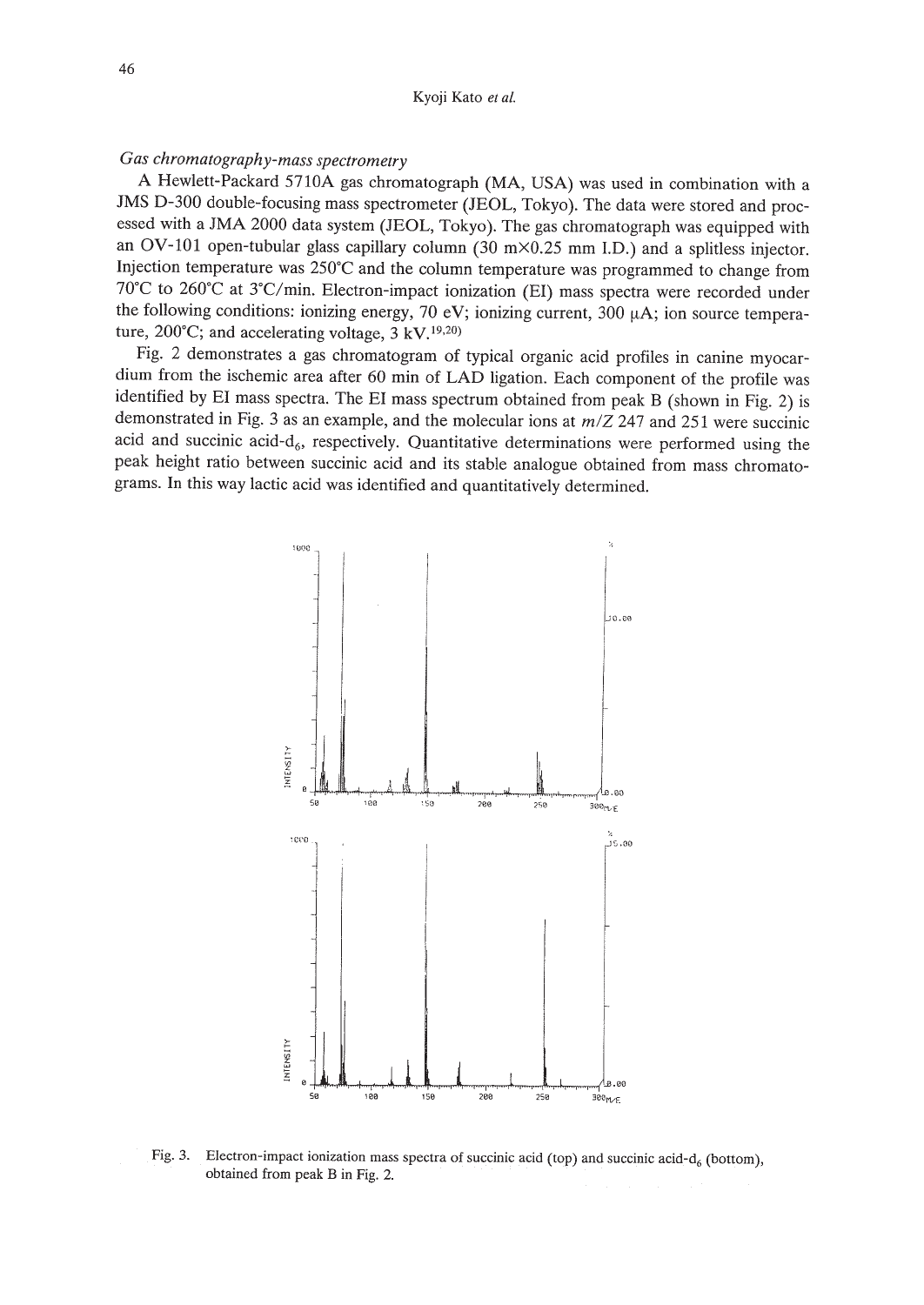# 47

#### *Statistical analysis*

The results presented are mean±SE values. Statistical analysis was carried out by analysis of variance with Scheffe's test for multiple comparisons. The probability was considered significant if less than 0.05.

# RESULTS

Fig. 4 and Fig. 5 show the effects of ischemia on the contents of succinic acid and lactic acid in the canine myocardium, in relation to the severity and duration of ischemia. In the assessment of change in the contents of succinic and lactic acids, the myocardium was divided into four regions according to MBF values. The MBF of the middle layer of the left ventricular wall in sham-operated animals was  $103\pm22$  ml/min/100g (units omitted below), and taking the mean-2SD of this value as the lower limit of normal, values of 60 and above were regarded as nonischemic areas. The severely ischemic area was the region of the myocardium with MBF values of less than 20, the moderately ischemic area had MBF 20-40, and the mildly ischemic area MBF 40-60.

As shown in Fig. 4, 10 min of ischemia induced a significant increase in the content of succinic acid only in the severely ischemic area  $(1.87\pm0.42 \text{ }\mu\text{mol/g}$  wet weight, units omitted below) as compared with the nonischemic area  $(0.45 \pm 0.14)$ . Myocardial lactic acid content was also markedly higher in the severely ischemic area, with a value of  $18.7\pm2.8$ , than in the nonischemic area  $(7.0\pm0.6)$  (Fig. 5). After 60 min of coronary occlusion, myocardial succinic acid content was significantly increased not only in the severely but also in the moderately ischemic area. In contrast, only the severely ischemic area was found to have a significantly higher myocardial lactic acid content than the nonischemic area.



Fig. 4. Histograms showing the relationship between myocardial blood flow (MBF) and tissue succinic acid content after 10 min (left) and 60 min (right) of ischemia. Values are means±SE. \*p $<$ 0.01 vs nonischemic area with MBF more than 60 ml/min/100g.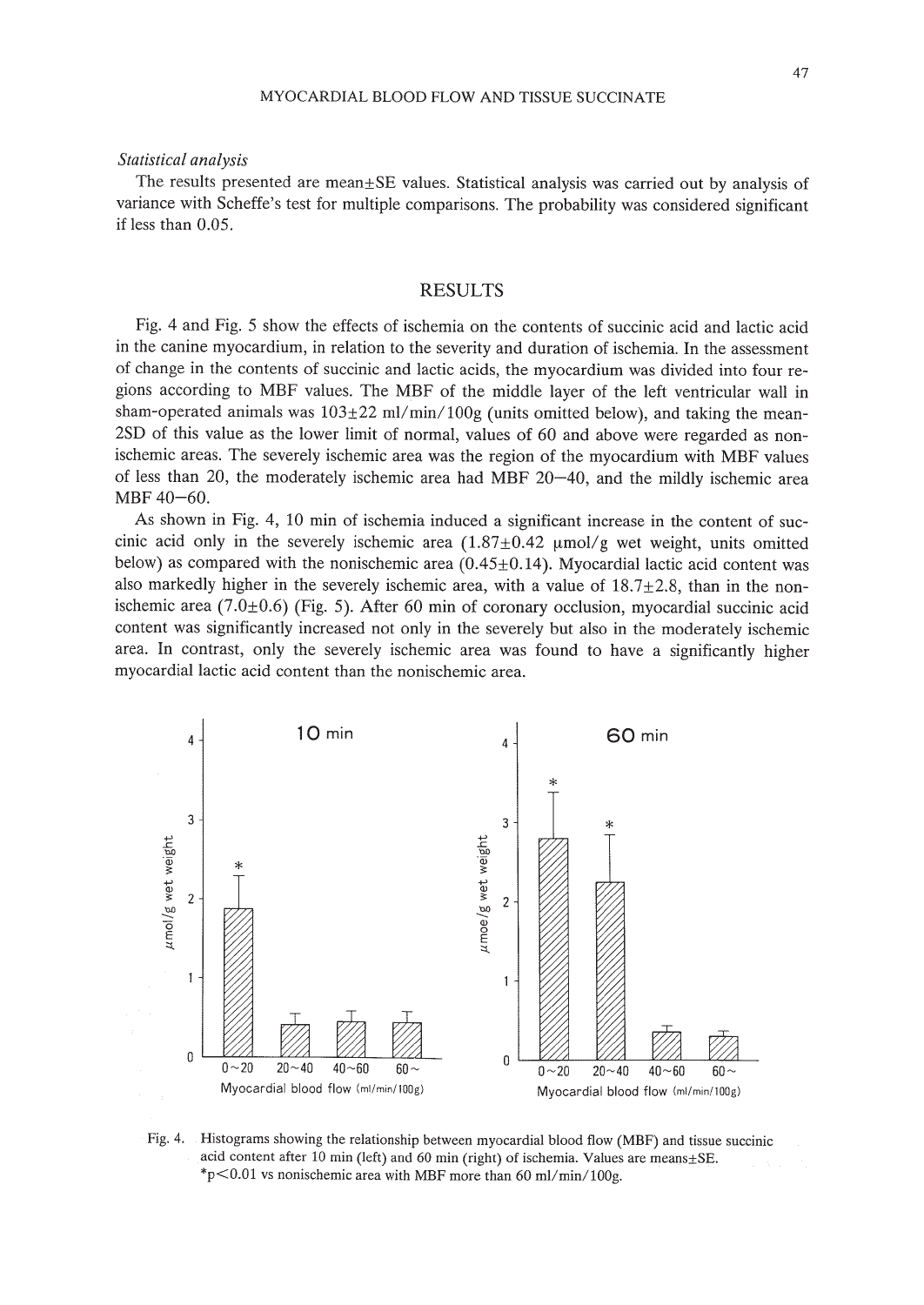

Fig. 5. Histograms showing the relationship between myocardial blood flow (MBF) and tissue lactic acid content after 10 min (left) and 60 min (right) of ischemia. Values are means $\pm$ SE. \*p $\leq 0.01$  vs nonischemic area with MBF more than 60 ml/min/100g.

# **DISCUSSION**

The present investigation, designed to evaluate the effects of coronary-ligated ischemia on MBF and tissue succinate or lactate accumulation, revealed myocardial succinate content to be a more sensitive parameter than lactate content.

Since gas chromatography-mass spectrometry is a highly sensitive method of analysis which allows simultaneous measurement of mixtures containing a great number of compounds, it is often used to detect trace amounts of substances in the body. Thus, it was considered the most suitable method for separating and quantitatively determining organic acids in the 30 to 60 mg samples of myocardium, corresponding to MBF measurement sites, available in our experimental system.

Occlusion of a major coronary artery results in rapid conversion to anaerobic metabolism with consequent loss of high energy phosphates from the ischemic myocardium.<sup>1,5,10,21</sup>) Synthesis of high energy phosphates continues in the ischemic tissue but at a much reduced rate compared with control aerobic conditions, because anaerobic glycolysis is the only source of new high energy phosphates, which are thus derived from the breakdown of glycogen to lactate.<sup>1,3,5,22</sup>) Accumulation of lactate may therefore be considered as a metabolic marker of myocardial ischemic changes.

Traditionally, amino acids have not been thought of as active metabolites in either normal or ischemic myocardium, although specific examples such as aspartate have been known to be important for the function of certain intracellular shuttle mechanisms. This passive role of amino acids in cardiac metabolism has been questioned, however, and in vitro studies of anoxic rabbit myocardium corroborated an augmented glutamate utilization with alanine production.<sup>13,15,23,24</sup>)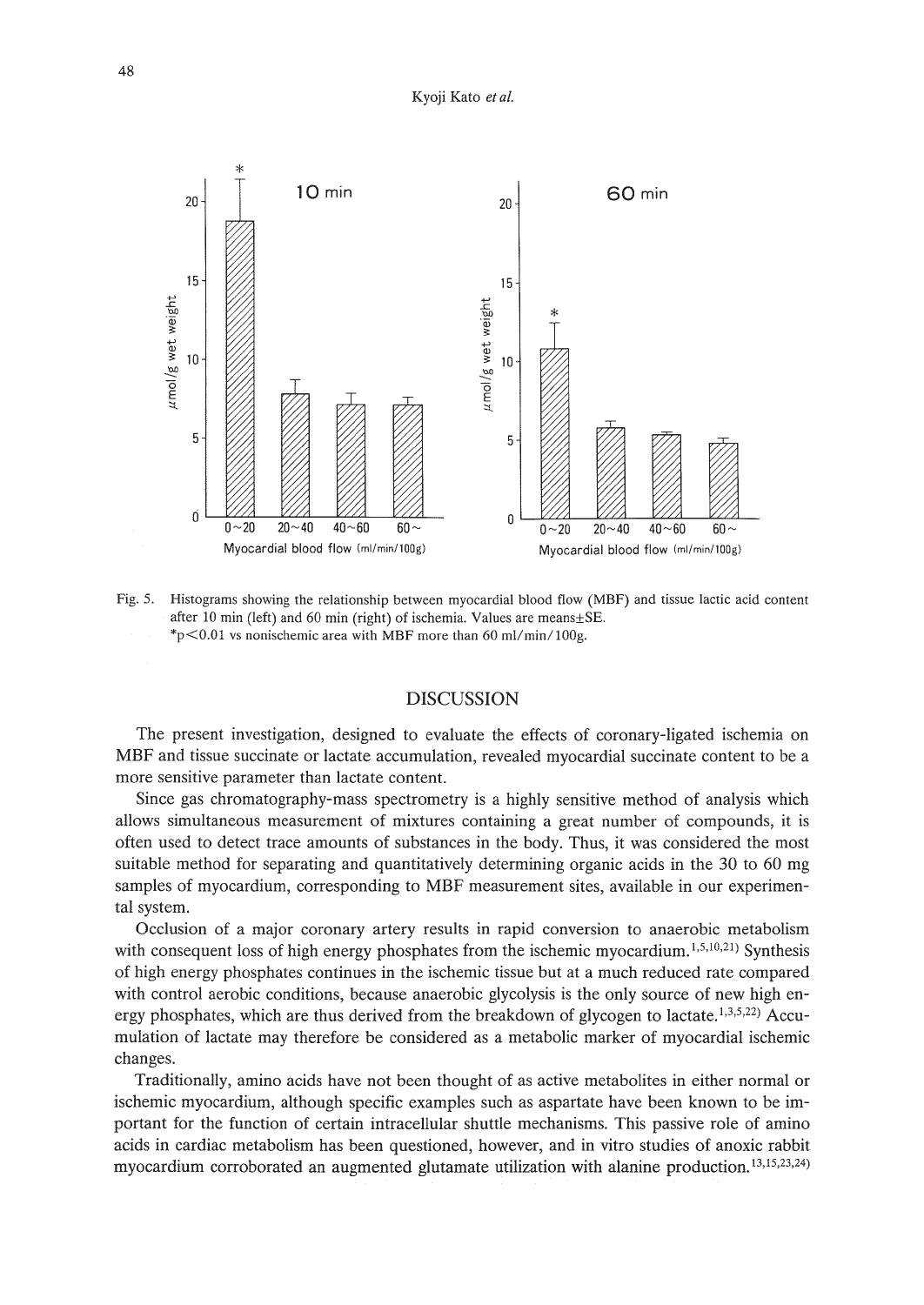In a study of perfused anaerobic rat hearts, Penny and Cascarano also observed that some metabolites in the tricarboxylic acid cycle became accumulated. Succinate was markedly increased after perfusion with oxaloacetate  $+\alpha$ -oxoglutarate or fumarate  $+$  malate  $+$  glutamate, and suggested that these metabolites substantially contribute to energy production from extraglycolytic sources.<sup>25)</sup> Moreover, Sanborn et al. observed, using radioactive compounds, that the conversion of aspartate and glutamate to succinate was augmented during anoxia in the rabbit heart.<sup>14)</sup> Taegtmeyer showed a reduced succinate production by hypoxic papillary muscles of rabbit heart after administration of the aminotransferase inhibitor, aminooxyacetate. These observations strongly indicate the likely existence of the pathways hypothesized by Hochachka et aI., for anaerobic muscular energy production. 26)

The important finding in this investigation was that only in severely ischemic areas, the content of lactic acid markedly increased 60 min after the onset of ischemia. In contrast, at this time point, significant increases in the content of succinic acid were also observed in the moderately ischemic area. Although numerous high energy phosphates derived from anaerobic glycolysis are believed to be utilized in the ischemic myocardium, $1.5$ ) non-glycolytic energy production through phosphorylation in the tricarboxylic acid cycle may be considered to play a role in the maintenance of cell function under these conditions.  $24,27$  This consideration and the results of our present study suggest that augmented succinate production from breakdown of amino acids occurred soon after (10 min) the onset of severe ischemia concomitantly with augmented lactate production from breakdown of glucose, and that the amino acid breakdown developed more markedly than glucose breakdown in moderately ischemic myocardium 60 min after the onset of ischemia. Our results thus suggest that accumulation of succinate in myocardium may be a reliable and sensitive metabolic marker of myocardial ischemia.

# ACKNOWLEDGEMENTS

The authors gratefully acknowledge the expert secretarial assistance of Miss Yoshie Mano.

#### REFERENCES

- 1) Jennings, R.B., Hawkins, H.K., Lowe, J.E., Hill, M.L., Klotman, S. and Reimer, K.A: Relation between high energy phosphate and lethal injury in myocardial ischemia in the dog. *Am, J. Pathol.,* 92, 187-214 (1978).
- 2) Kako, K.J., Vasdev, S.c. and Zaror-Behrens, G.: Metabolism of individual fatty acids in heart muscle. In *Recent Advances in Studies on Cardiac Structure and Metabolism,* Vol. 11, edited by Kobayashi, T., Sano, T. and Dhalla, N.S., pp.369-377 (1978), University Park Press, Baltimore.
- 3) Ichihara, K. and Abiko, Y: Crossover plot study of glycolytic intermediates in the ischemic heart. *Jpn. Heart* J., 23, 817-828 (1982).
- 4) Wood, J.M., Hamly. H.G., Entman, M.L., Hartley, c.J., Swain, J.A, Bush, U., Chang, C.-H., Lewis, R.M., Morgan, W.J. and Schwartz, A: Biochemical and morphological correlates of acute experimental myocardial ischemia in the dog. IV. Energy mechanism during very early ischemia. *Circ. Res.,* 44, 52-61 (1979).
- 5) Jennings, RB., Reimer, K.A, Hill, M.L. and Mayer, S.E.: Total ischemia in dog hearts, in vitro. 1. Comparison of high energy phosphate production, utilization, and depletion, and of adenine nucleotide catabolism in total ischemia in vitro vs. severe ischemia in vivo. *Cire. Res.,* 49, 892-900 (1981).
- 6) Becker, L.c., Ferreia, R and Thomas M.: Mapping of left ventricular blood flow with radioactive occlusion. *Cardiovasc. Res.,* 7, 391-400 (1973).
- 7) Aukland, K., Bower, B.F. and Berliner, RW.: Measurement of local blood flow with hydrogen gas. *Circ. Res.,* 14, 164-187 (1964).
- 8) Neely, W.A., Turner, M.D., Hardy, J.D. and Godfrey, W.D.: The use of the hydrogen electrode to measure tissue blood flow. *J. Surg. Res.,* 5, 363-369 (1965).